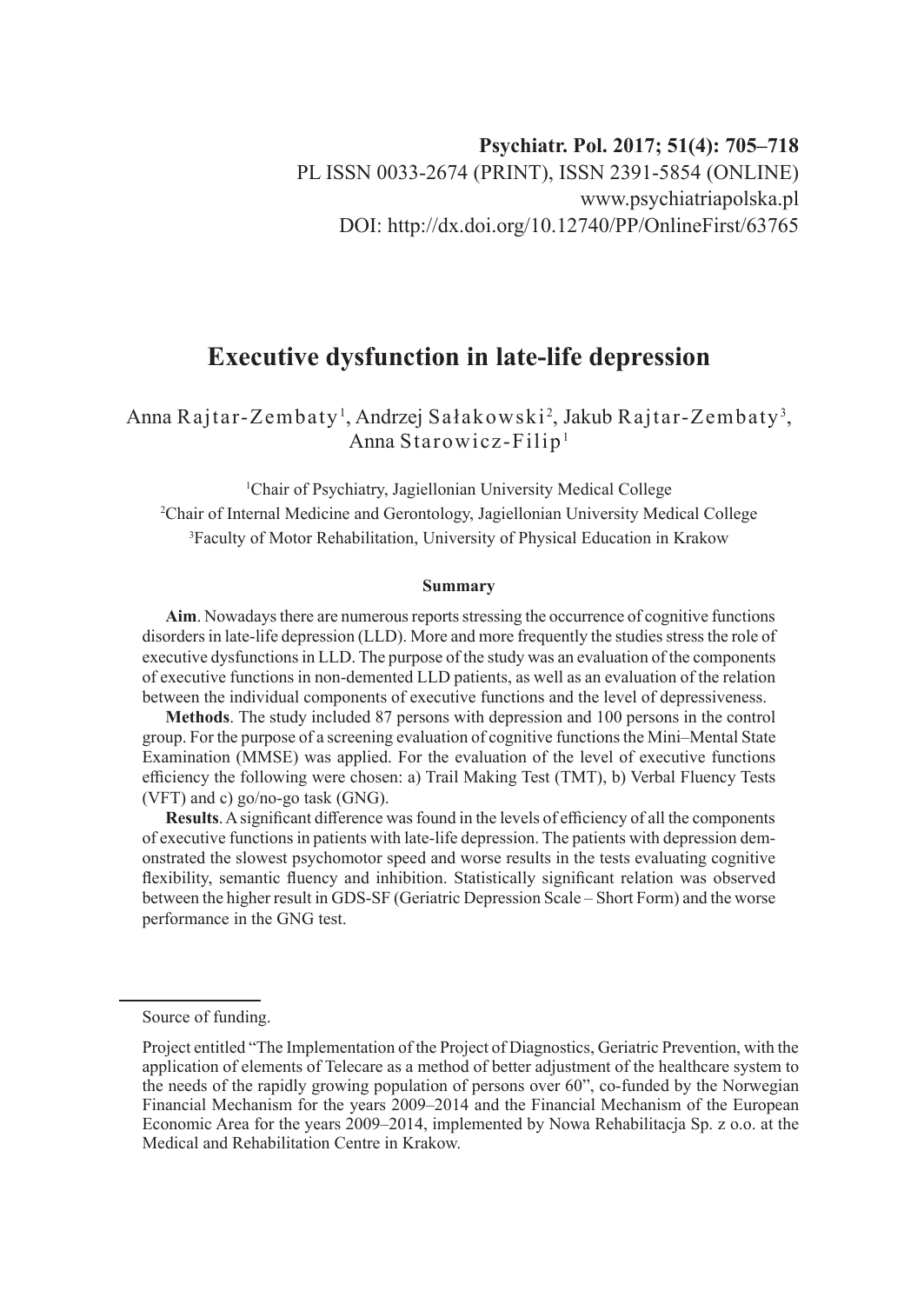**Conclusions**. The patients with depression demonstrated a significant impairment of executive functions. A relation was found between the cognitive control disorder and the level of depressiveness. Executive dysfunctions can play an important role in the persistence of depressive symptoms. Identification of patients with depression and executive dysfunctions has significant therapeutic implications.

**Key words**: depression, executive functions, elderly people

## **Introduction**

Depression that occurs for the first time in late life (hence called late-life depression – LLD) is a major issue in ageing populations. Both depression and dementia are the most frequent mental illnesses in the age group above 65 years of age [1]. Moreover, in elderly patients depressive disorders are often concurrent with cognitive dysfunctions [2, 3]. It should also be stressed that the level of cognitive dysfunctions is related to the severity of depression [4]. In addition to cognitive impairment in LLD, the following symptoms are distinguished: depressed mood, anhedonia, sleep disturbances, changes in appetite, decreased energy, feelings of guilt, psychomotor slowing and suicidal thoughts [5]. It is also believed that cognitive dysfunctions that persist after the depression remission in patients with LLD can be related to neurobiological changes [6]. It has been proven that the presence of depression involves an increased risk of the occurrence of dementia [7, 8] and is a major risk factor for suicide [9]. Some researchers believe that depression can also be a prodromal symptom of dementia [10]. The clinical picture of LLD partly differs from depression as observed in younger patients. It is surmised that LLD is a heterogeneous affective disorder including cognitive impairment [11]. What is interesting, the prevalence of LLD does not differ between the two sexes [12]. The feeling of sadness is less characteristic of LLD, in case of which excitation, somatic symptoms, insomnia or fatigue are observed more frequently [13]. It is thought that LLD is usually related to executive dysfunctions [2, 3, 14]. Recently, the number of studies investigating the role of executive functions (EF) in everyday activity is growing. This results in numerous theoretical models that vary in terms of defining and describing EF. In the broad sense of this term, EF are responsible for the commencement and maintenance of performing a task, switching between competitive activities, strategy planning, suppressing habitual behaviors and integrating various cognitive modalities [15, 16]. One of the multifactorial models of EF implies a homogeneity of common skills as well as a diversity of each of the three components in EF: a) updating, that is a continuous process of monitoring, fast adding or changing of the working memory content; b) shifting, that is cognitive flexibility understood as the ability to switch from one task or mental state to another; and c) inhibition, that is the ability to replace the reply dominant in a given situation with a different one [15, 16]. Disorders within the EF most frequently lead to disorganization of behavior in result of the loss of cognitive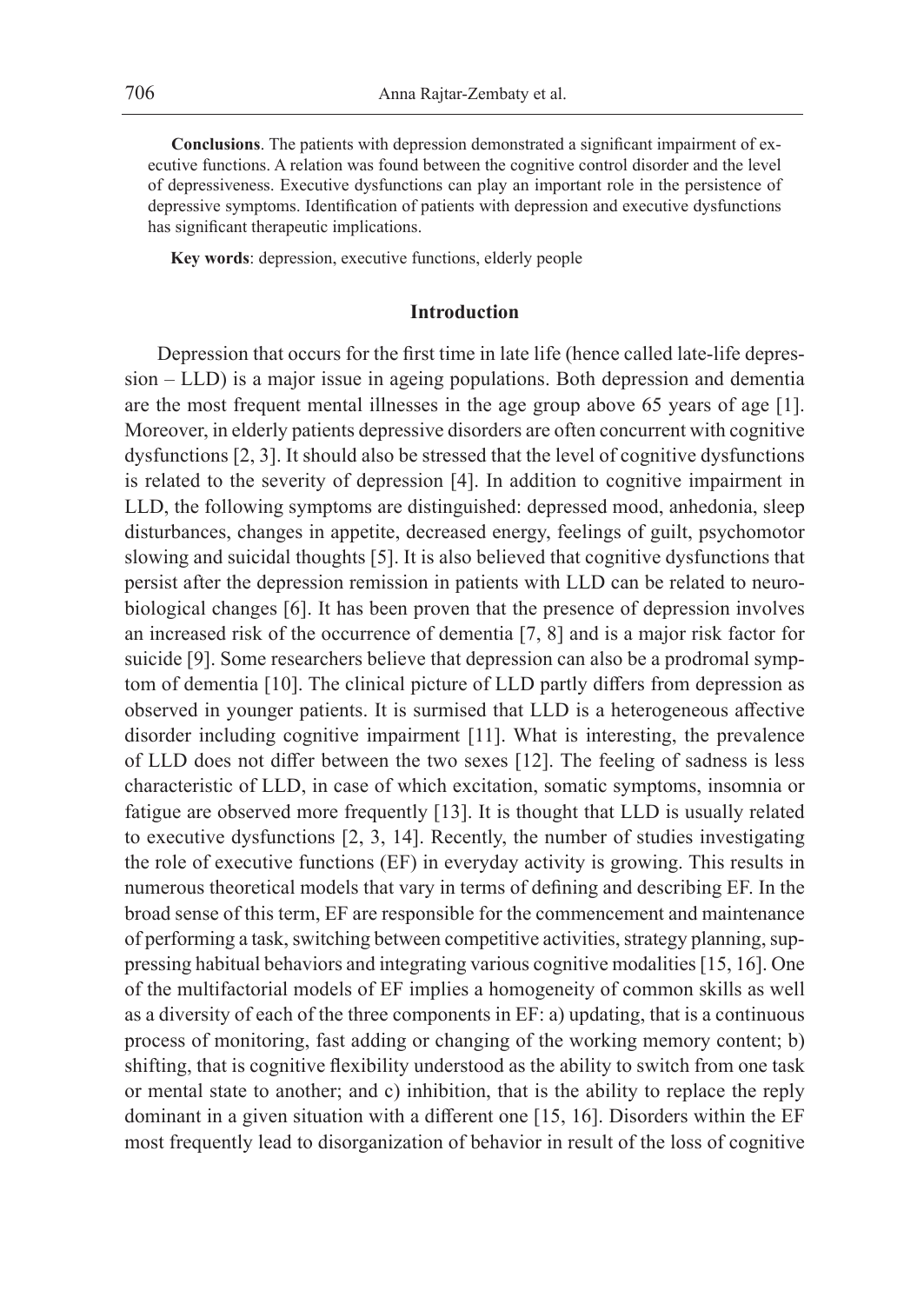self-regulation. In the existing literature, there is no consistent opinion as to which cognitive dysfunctions are specifically characteristic of LLD. Studies to date indicate in particular: the impairment of cognitive flexibility [17], verbal fluency [18], behavior planning [17, 19], attention, cognitive inhibition, working memory or linguistic expression [20]. It is worth pointing out that disorders of other cognitive functions, such as memory [10, 21], visual and spatial functions [4, 20, 22] and psychomotor speed [21, 23, 24], are also observed in LLD. Some authors of studies on the comorbidity of executive dysfunctions and LLD even suggest the introduction of the term "the depression dysexecutive syndrome of late life" (DED) [18]. Patients with DED are characterized by psychomotor slowing down and loss of interests along with less distinct vegetative symptoms which in turn are characteristic of elderly patients with depression without cognitive dysfunctions [18]. It is a major problem that late life depression is often undiagnosed and therefore improperly treated [25]. Untreated LLD has serious consequences, such as the increase in the disability level and mortality of elderly persons [26, 27]. The presence of cognitive dysfunctions in patients with latelife depression is related to impaired or delayed response to antidepressant therapy [28, 29]. Including neuropsychological examination in the process of diagnosis of patients with LLD has unquestionable practical implications. The main purpose of this study was to compare the levels of the efficiency of executive functions (cognitive flexibility, control and initiating) in a group of patients over the age of 60 with and without depression. It also explored the relation between the components of executive functions (cognitive flexibility, control and initiating) and the level of depressiveness in a group of depressive patients over 60 years of age. A hypothesis was proposed that depressive patients are characterized by a greater severity of dysfunctions of all the EF components as compared to persons without depression, and that certain EF components are particularly related to the level of depressiveness.

#### **Material and methods**

The total of 187 persons (118 women and 69 men) aged from 60 to 83 participated in the study, and they were qualified from among the patients participating in the Project entitled "The Implementation of the Project of Diagnostics, Geriatric Prevention, with the application of elements of Telecare as a method of better adjustment of the healthcare system to the needs of the rapidly growing population of persons over 60", co-funded by the Norwegian Financial Mechanism for the years 2009–2014 and the Financial Mechanism of the European Economic Area for the years 2009–2014, implemented by Nowa Rehabilitacja Sp. z o.o. at the Medical and Rehabilitation Centre in Krakow. The criterion for the inclusion to the study was the age over 60. The exclusion criteria in relation to the study were: the presence of neurological diseases and other mental illnesses, use of antipsychotics and antiepileptics, as well as alcohol and/or medication addiction. All the participants consented to take part in the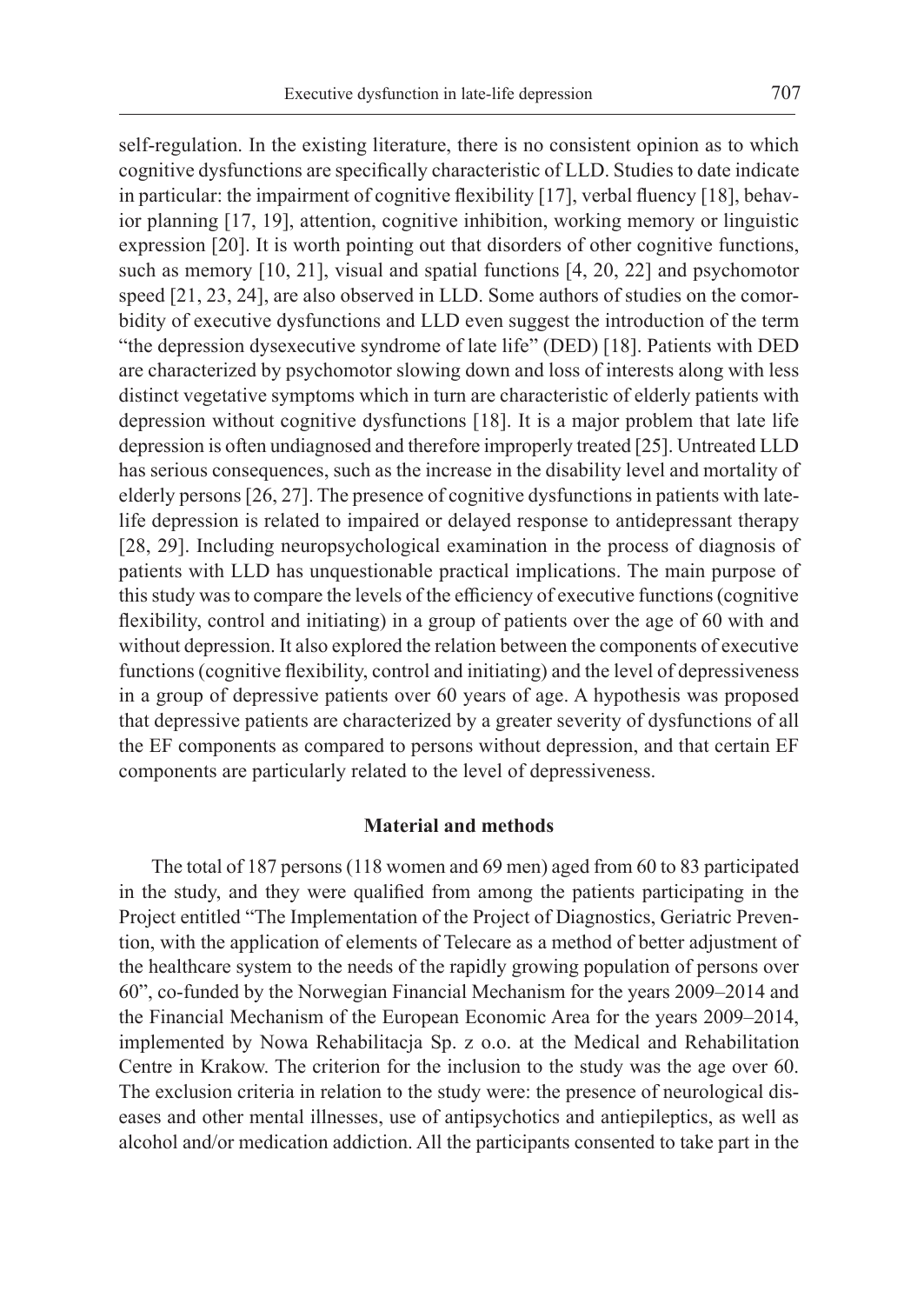study. The study was a cross-sectional observation carried out for the period of about six months from September 2015 to February 2016. The study group consisted of 87 persons with depression, and the control group included 100 persons without depressive disorders. The evaluation of cognitive efficiency and mood was carried out by an experienced clinician. The study group included patients who met the criteria for depression according to the DSM-5, obtained more than 6 points in the GDS test and did not report any depressive episodes before the age of 60. Almost 35% of people with depression were currently under treatment with antidepressants. The control group included persons matched for age, sex and education to the study group, who did not report the occurrence of depressive disorders at present or in the past.

All the examined persons were subject to the screening evaluation of the cognitive functioning with the application of the Mini–Mental State Examination (MMSE). On the basis of the corrected MMSE the study included the persons who obtained the result within the norm of 27–30 points. It is commonly assumed that the result below 27 points can prove the occurrence of cognitive disorders. Obtaining 24 to 26 points by the examined person can prove the presence of mild cognitive impairment without dementia, and the result lower than 24 points (the so-called cut-off point) can suggest the presence of dementia process [30]. In this article the corrected results of MMSE, were chosen for the statistical analysis.

For the evaluation of the EF components selected on the basis of the EF concept discussed in the Introduction, the methods commonly used in the neuropsychological examination were selected [15, 16]. For the evaluation of cognitive flexibility the Trail Making Test (TMT) was selected, and for the evaluation of the skill of updating the Verbal Fluency Tests (VFT) was selected, while for the evaluation of inhibition ability the clinical and experimental methods were selected (go/no-go task – GNG). In order to reduce the so-called floor effect, the authors decided to choose the tests that would allow for the evaluation of the selected components of executive functions and at the same time would not be too difficult for elderly and depressive persons.

The Trail Making Test consists of two parts evaluated separately (A and B). Part A is used for the evaluation of psychomotor speed, while part B first of all involves the visual and spatial working memory and cognitive flexibility. It is believed that part B is a sensitive indicator of executive dysfunctions [31].

The Verbal Fluency Tests is aimed at generating by the person under study as many words as possible in the given time according to the criterion set by the person carrying out the test. The test consists of two parts. The first part aims at the enumeration by the person under study of as many names of animals as possible (semantic fluency). In the second part the person under study is asked to enumerate as many words beginning with the letter "K" (phonetic fluency) within the same period of time. The final result of the trial is the total number of words enumerated without any repetitions and correctly named in each of the two trials.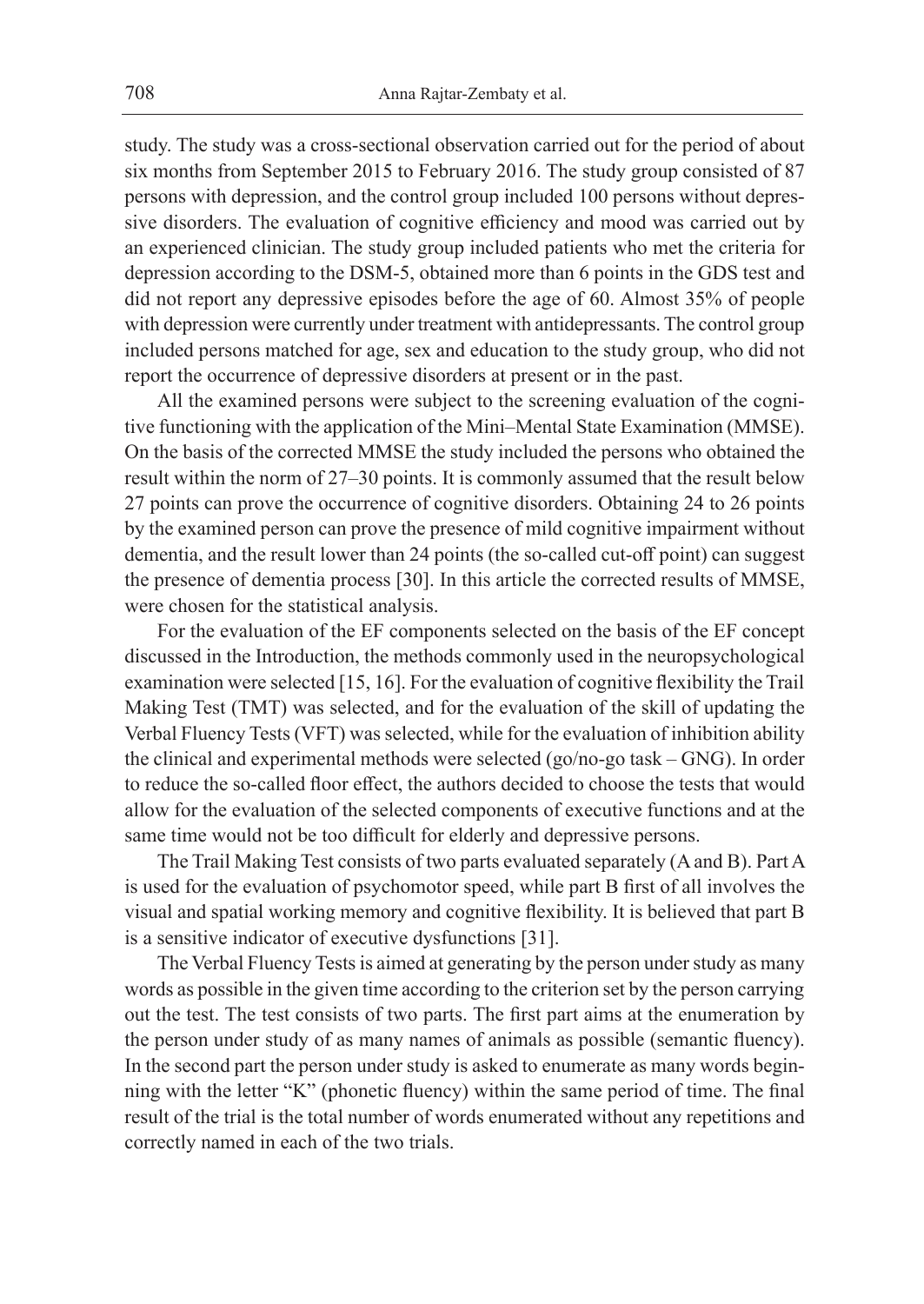For the evaluation of motor control, the standardized task of controlling conflicting motor responses was used, appropriate for this age group (go/no-go task) [32]. In the first part the person under study has to react in the manner opposite to the movement of the person carrying out the study. They have to knock on the table once, while the examiner knocks twice. Then, the opposite has to be done; the person has to knock on the table twice, while the examiner knocks on it only once. Then, in the second part, the instruction changes. The person under study has to react only when the examiner knocks on the table once, and they have to withhold the reaction when the examiner knocks twice. Each part consisted of 25 trials, and the maximum possible score for each trial was 25 correct reactions. For the entire task the result oscillates between 0 and 50. A similar method of scoring was successfully used in other studies applying the go/no-go type tasks [33, 34]. In the first part the person under study is expected to learn a certain motor model of reaction. On the other hand, in the second part there is a necessity to inhibit the motor reaction learnt before.

For the evaluation of the level of the intensity of depressive symptoms the 15 item Short Form Geriatric Depression Scale (GDS-SF) was used. This scale is used as a screening tool enabling the evaluation of the severity of depressive symptoms in elderly persons. The scoring is as follows: the score from 0 to 5 points means no depression, and the score from 6 to 15 points indicates the presence of depression.

The body mass index (BMI) was calculated according to the pattern: BMI = body mass [kg]/(height [m])<sup>2</sup>.

### **Results**

The elements of descriptive statistics were applied in the analysis. The results were presented as mean values for groups with standard deviation (SD) or as percentage. In order to evaluate the normality of the distribution of the analyzed variables the Shapiro-Wilk test was applied. In comparisons between the groups the Student's t-test was used, and in the case when the normality assumption was not fulfilled – the Mann-Whitney U test was used. In order to assess the significance of individual factors potentially affecting the level of efficiency of executive functions multiple regression analysis was used. For the comparison of the two categorical variables the Chi-square test was selected. The statistical analysis was performed with the application of the Statistica 8.0 PL software by StatSoft Company.

Table 1 shows the characteristics of the group under study, taking into account the demographic and clinical variables in the division into two groups depending on the level of depression. The comparison between the groups did not indicate any differences in respect of age, BMI and education. No differences were revealed either in the distribution according to sex in the two groups compared. Both groups did not differ either with respect to marital status, attitude towards taking stimulants and reported subjective cognitive complaints (SCC). In the group of persons with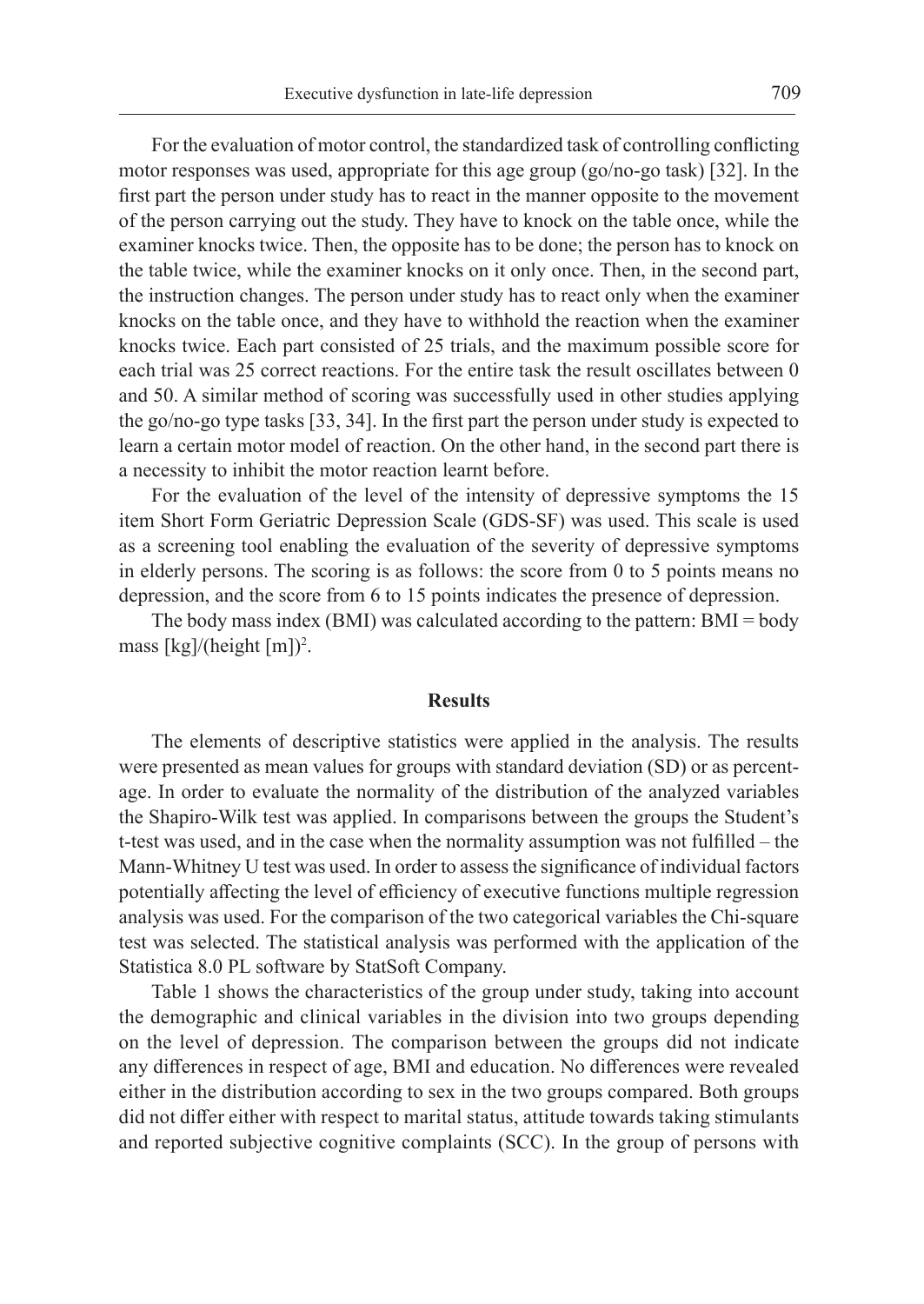depression more chronic comorbidities were found. In addition, in patients with depression there were significantly more persons defining their present personal situation as stressful, complaining about sleep disorders and treated with antidepressants. In the comparisons between the groups a significant difference was found in the levels of executive functions efficiency in persons with and without depression. It took the patients with depression significantly longer to complete the parts A and B of the TMT and they also had fewer correct reactions in the GNG test. Also they have generated fewer words during VFT in the semantic fluency category. Three models of multiple regression were constructed in order to compare the effect of potential variables on the level of executive functions efficiency (fluency, cognitive flexibility and self-control). It was found that for the whole studied group 13% of variability in the level of semantic fluency and 21% of variability in the level of cognitive flexibility were explained by the model. The study demonstrated that both age and the number of years of education are independent predictors of the level of semantic fluency efficiency and cognitive flexibility. After adjustment due to sex, age, the number of years of education, the number of diseases, the presence of diabetes, stress and sleep disorders in the whole studied group, it was established that the level of depressiveness is an independent predictor of the level of cognitive control efficiency ( $\beta = -0.343$ ,  $p = 0.000$ ). It has been shown that 25% of the variability in the level of cognitive control is explained by the model. Furthermore, both sleep disorders ( $\beta = -0.315$ ,  $p = 0.009$ ) and depression ( $\beta = -0.326$ ,  $p = 0.016$ ) are independent predictors of the level of cognitive control. 26% of variability in the level of cognitive control was explained by the model (Table 2).

|                    |                     |         | $LLD$ (-)        | $LLD (+)$        |                  |       |  |
|--------------------|---------------------|---------|------------------|------------------|------------------|-------|--|
|                    |                     |         | $(N = 100)$      | $(N = 87)$       |                  |       |  |
| Variable           | Category            | N(%     | $M \pm SD$       | N(% )            | $M \pm SD$       | р     |  |
| Age                |                     |         | $66.81 \pm 4.84$ |                  | $68.07 \pm 5.98$ | 0.208 |  |
| Years of education |                     |         | $14.61 \pm 2.98$ | $13.56 \pm 3.29$ |                  | 0.053 |  |
| <b>BMI</b>         |                     |         | $27.71 \pm 3.75$ |                  | $28.11 \pm 3.74$ | 0.394 |  |
| Sex                | Women               | 61(61)  |                  | 57 (66)          |                  | 0.523 |  |
|                    | Men                 | 39 (39) |                  | 30(34)           |                  |       |  |
| Marital status     | Relationship        | 71 (71) |                  | 58 (67)          |                  | 0.522 |  |
|                    | Single              | 29 (29) |                  | 29 (33)          |                  |       |  |
| Smoking status     | Smoking             | 10(10)  |                  | 13(15)           |                  |       |  |
|                    | No smoking          | 90 (90) |                  | 74 (85)          |                  | 0.304 |  |
| Alcohol use        | Drinker (1-2x/week) | 22 (22) | ٠                | 18(21)           |                  | 0.827 |  |
|                    | Abstinent           | 78 (78) |                  | 69 (79)          |                  |       |  |

| Table 1. Demographic and clinical variables in relation to the level of depression ( $N = 187$ ) |  |  |  |  |
|--------------------------------------------------------------------------------------------------|--|--|--|--|
|--------------------------------------------------------------------------------------------------|--|--|--|--|

*table continued on the next page*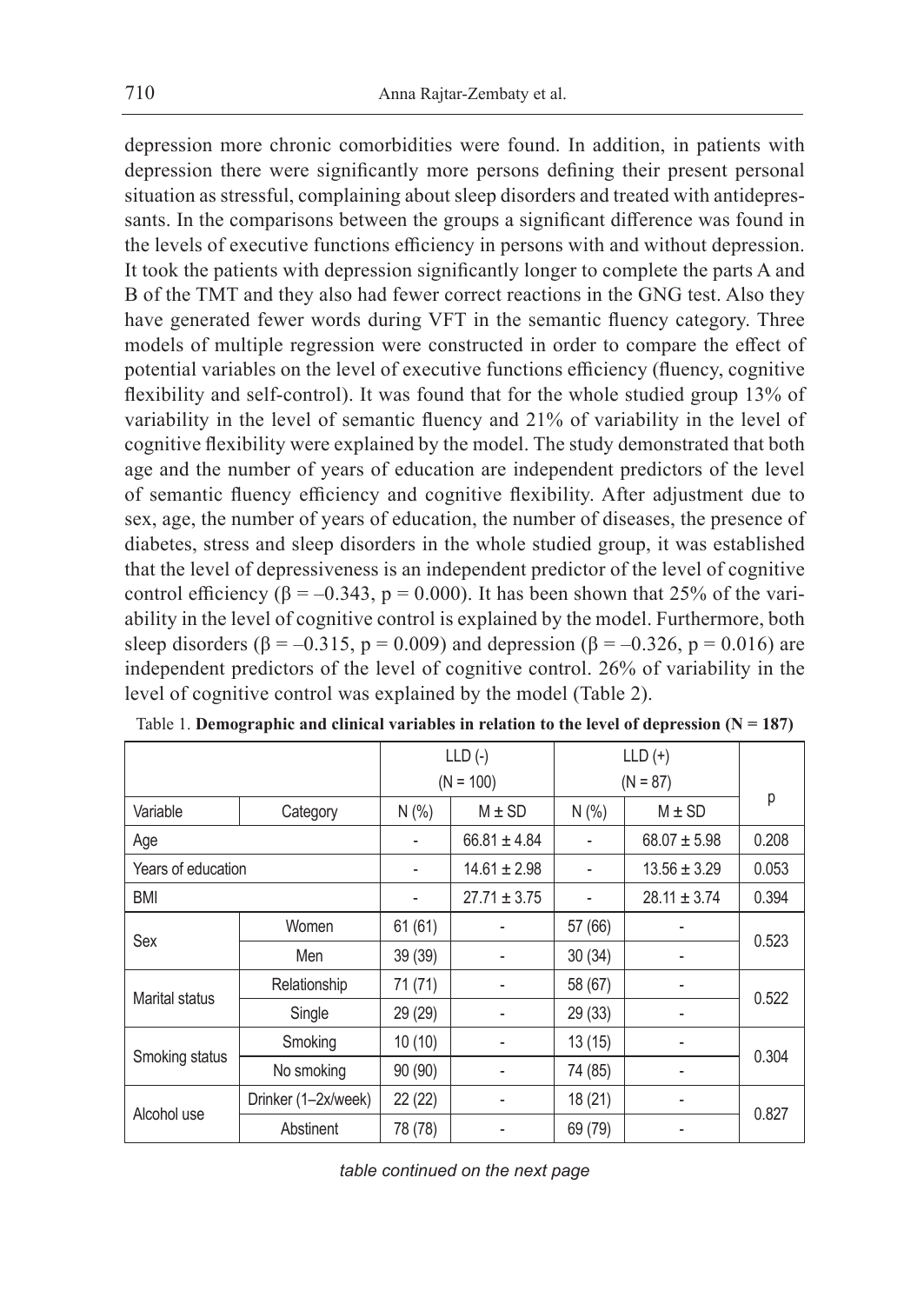| <b>SCC</b>                      | 73 (73) |                   | 62 (71) |                    | 0.791 |  |  |  |  |
|---------------------------------|---------|-------------------|---------|--------------------|-------|--|--|--|--|
| Stress – present                | 18 (18) |                   | 38 (44) |                    | 0.000 |  |  |  |  |
| Sleep disorders                 | 35 (35  |                   | 74 (85) |                    | 0.000 |  |  |  |  |
| Comorbidity                     |         | $2.64 \pm 1.29$   |         | $3.17 \pm 1.38$    | 0.004 |  |  |  |  |
| Antidepressant treatment        | 5(5)    |                   | 33(35)  |                    | 0.000 |  |  |  |  |
| Clinical data (medical history) |         |                   |         |                    |       |  |  |  |  |
| Hypertension                    | 65 (65) |                   | 65 (75) |                    | 0.151 |  |  |  |  |
| Coronary artery disease         | 11(11)  |                   | 15 (17) |                    | 0.218 |  |  |  |  |
| Heart failure                   | 5(5)    |                   | 6(7)    |                    | 0.582 |  |  |  |  |
| <b>Diabetes</b>                 | 14(14)  |                   | 21(24)  |                    | 0.076 |  |  |  |  |
| Osteoarthritis                  | 77 (77) |                   | 73 (84) |                    | 0.234 |  |  |  |  |
| Neuropsychological test         |         |                   |         |                    |       |  |  |  |  |
| Semantic fluency                |         | $20.53 \pm 5.49$  |         | $18.76 \pm 6.18$   | 0.034 |  |  |  |  |
| Phonetic fluency                |         | $15.47 \pm 5.71$  |         | $14.39 \pm 5.57$   | 0.141 |  |  |  |  |
| <b>TMT A</b>                    |         | $46.07 \pm 17.55$ |         | $54.51 \pm 23.39$  | 0.004 |  |  |  |  |
| TMT B                           |         | $97.68 \pm 49.24$ |         | $120.71 \pm 59.42$ | 0.003 |  |  |  |  |
| <b>GNG</b>                      |         | $48.47 \pm 2.71$  |         | $46.29 \pm 5.12$   | 0.003 |  |  |  |  |

TMT A – Trail Making Test Part A; TMT B – Trail Making Test Part B; GNG – go/no-go task;  $SCC$  – subjective cognitive impairment;  $M$  – mean;  $SD$  – standard deviation

Table 2. **The relationship between the level of executive functions and demographic** and clinical variables in the whole study group  $(N = 187)$  and in the group of patients with depression  $(N = 87)$ 

|                              | N   | Model 1     |       | Model 2     |       | Model 3     |       |
|------------------------------|-----|-------------|-------|-------------|-------|-------------|-------|
| <b>Explanatory variables</b> |     | <b>FS</b>   |       | <b>TMTB</b> |       | <b>GNG</b>  |       |
| The whole study group        | 187 | <b>Beta</b> | р     | Beta        | р     | <b>Beta</b> | р     |
| Sex                          |     | 0.082       | 0.281 | 0.035       | 0.657 | 0.019       | 0.113 |
| Age                          |     | $-0.156$    | 0.044 | 0.274       | 0.000 | $-0.111$    | 0.137 |
| Years of education           |     | 0.214       | 0.005 | $-0.292$    | 0.000 | 0.129       | 0.077 |
| Comorbidity                  |     | $-0.014$    | 0.961 | $-0.124$    | 0.129 | 0.069       | 0.454 |
| <b>Diabetes</b>              |     | 0.055       | 0.518 | $-0.049$    | 0.552 | 0.052       | 0.525 |
| <b>Stress</b>                |     | $-0.037$    | 0.621 | $-0.059$    | 0.493 | 0.018       | 0.915 |
| Sleep disorders              |     | $-0.081$    | 0.282 | 0.046       | 0.772 | $-0.064$    | 0.688 |
| Antidepressant treatment     |     | $-0.174$    | 0.451 | 0.179       | 0.459 | 0.146       | 0.544 |
| <b>GDS</b>                   |     | $-0.018$    | 0.811 | 0.089       | 0.238 | $-0.343$    | 0.000 |
| R                            |     | 0.361       |       | 0.459       |       | 0.471       |       |

*table continued on the next page*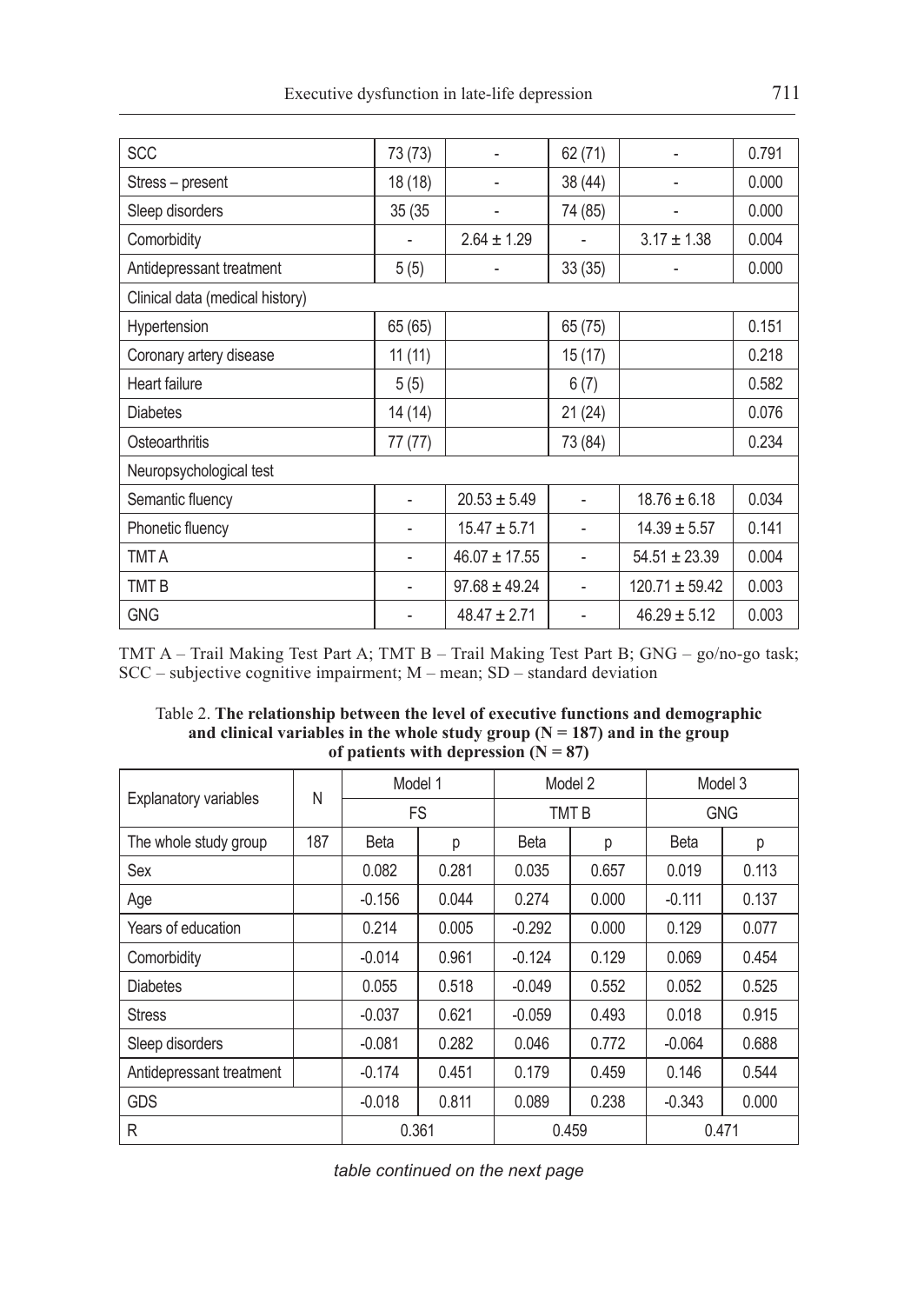| R <sup>2</sup>           |    | 0.131    |       | 0.211    |       | 0.253    |       |
|--------------------------|----|----------|-------|----------|-------|----------|-------|
| р                        |    | 0.013    |       | 0.000    |       | 0.000    |       |
| $LLD$ group $(+)$        | 87 |          |       |          |       |          |       |
| Sex                      |    | 0.183    | 0.163 | 0.018    | 0.869 | 0.064    | 0.598 |
| Age                      |    | $-0.033$ | 0.818 | 0.271    | 0.025 | $-0.151$ | 0.238 |
| Years of education       |    | 0.244    | 0.093 | $-0.444$ | 0.000 | 0.212    | 0.125 |
| Comorbidity              |    | $-0.067$ | 0.634 | $-0.122$ | 0.311 | 0.011    | 0.936 |
| <b>Diabetes</b>          |    | 0.086    | 0.545 | $-0.146$ | 0.251 | 0.062    | 0.971 |
| <b>Stress</b>            |    | 0.097    | 0.444 | 0.601    | 0.585 | 0.004    | 0.599 |
| Sleep disorders          |    | $-0.219$ | 0.098 | 0.197    | 0.091 | $-0.315$ | 0.009 |
| Antidepressant treatment |    | $-0.109$ | 0.406 | $-0.091$ | 0.436 | 0.059    | 0.636 |
| <b>GDS</b>               |    | $-0.051$ | 0.709 | 0.131    | 0.281 | $-0.326$ | 0.016 |
| R                        |    | 0.427    |       | 0.599    |       | 0.505    |       |
| R <sup>2</sup>           |    | 0.182    |       | 0.359    |       | 0.257    |       |
| р                        |    | 0.183    |       | 0.001    |       | 0.003    |       |

FS – Semantic fluency; TMT B – Trail Making Test Part B; GNG – go/no-go task; GDS – Geriatric Depression Scale

#### **Discussion**

In view of the conducted studies, as well as the findings formulated by other authors, one can say that depression is related to the reduced executive functions efficiency. The patients with the symptoms of depression, in comparison to healthy people, demonstrated more severe psychomotor slowing down, poorer semantic fluency, poorer cognitive flexibility, and poorer inhibition of automatic motor reactions. In the present study one of the evaluated cognitive components was verbal fluency understood as the ability to initiate words both phonetically and semantically. Only the latter one proved to be significantly poorer in the group of depressive patients. The authors of other reports also found the impairment of verbal fluency in the group of elderly patients with depression [18, 35].

The study carried out by Ravdin et al. [36] provides slightly different results. In this study of elderly persons with mild symptoms of depression only the impairment of phonetic fluency was found in comparison to healthy persons. In turn, other researchers found that LLD was related to dysfunctions in the scope of cognitive flexibility but not in the scope of verbal fluency [37]. It has been found that both semantic fluency and phonetic fluency are equally significant tools with respect to susceptibility to depression. On the other hand, it is believed that the presence of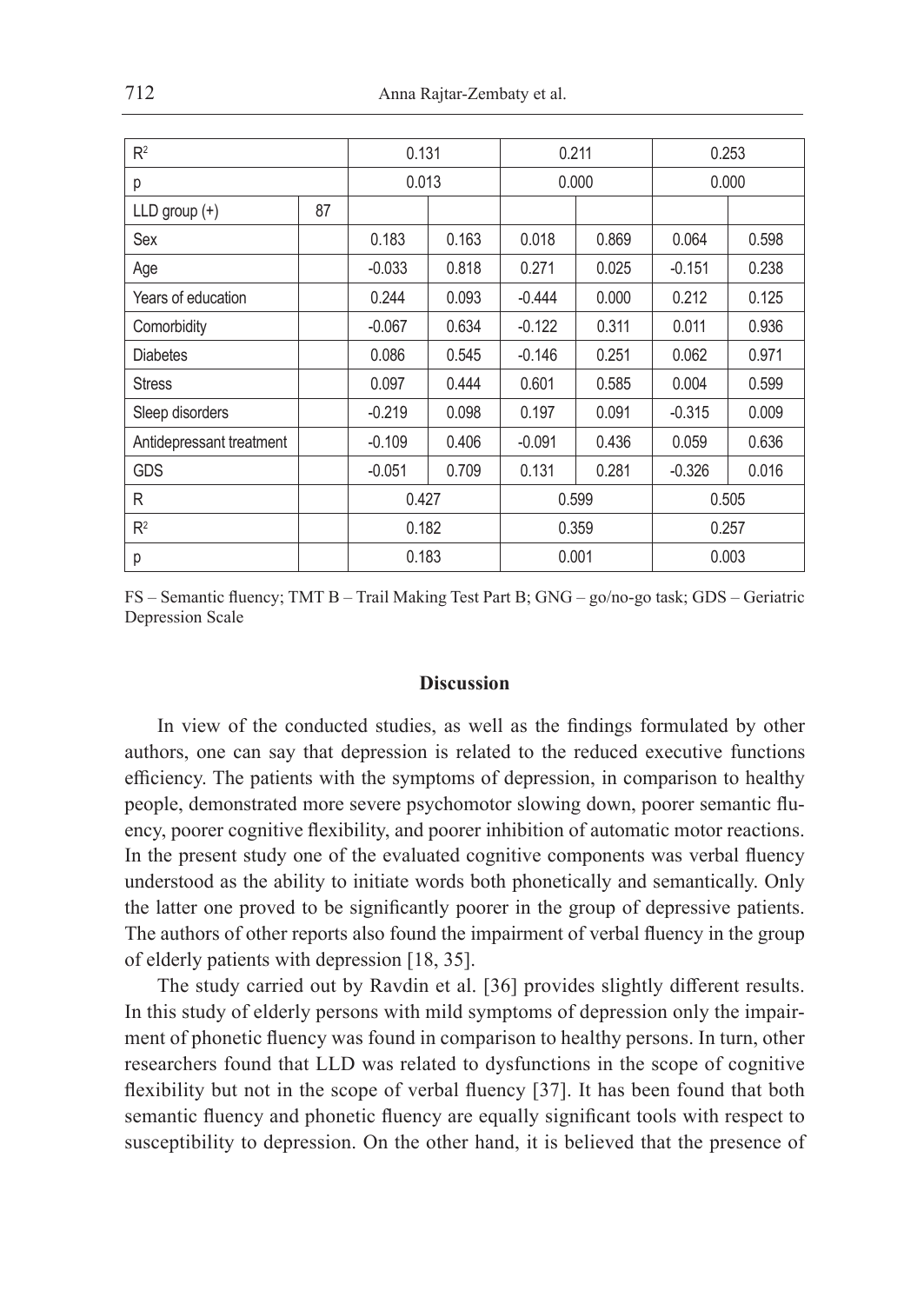verbal fluency deficits can reflect not only executive dysfunctions but also psychomotor slowing down [38]. Perhaps in the following studies it would be worth taking into account the influence of modifying cognitive factors in the evaluation of the EF deficits profiles. In other studies the impairment of cognitive flexibility [14, 17, 24] as well as the presence of psychomotor slowing down [21, 23, 24] were also observed among the patients with LLD.

Researchers have shown that patients with depression performed significantly poorer on the TMT as compared to healthy subjects. What is more, patients with organic depressive disorders obtained significantly lower results in tests assessing executive functions and visuospatial functions than patients with depressive disorders [39, 40]. Persons with LLD find it difficult to change their mental attitude, to perform cognitive tasks simultaneously and they demonstrate psychomotor slowing down. The loss of the skill to coordinate a number of tasks fast and effectively in order to attain the aim, can, apart from emotion regulation deficits, be the key cognitive mechanism of helplessness or loss of interests. In the course of the analysis of the dependence between the components of cognitive functions and demographic and clinical factors in the group of depressive patients, a relation was found between the level of depressiveness and sleep disorders and the impairment of cognitive control in the group of patients with depression. The depressive patients find it more difficult to start the inhibition processes, which may result in a biased information processing. The results obtained by other authors also suggest that the presence of executive dysfunctions can contribute to the occurrence of depressive symptoms by the impairment of the ability to control ruminative thinking [41]. In this work the authors have also observed the relation between the higher level of education and lower age, and better semantic fluency and cognitive flexibility. What seems interesting, patients with depression did not differ from the control group in respect of reported subjective cognitive complaints. In both compared groups, about 70% of the examined persons reported cognitive disorders, most frequently those concerning memory and attention. In turn, patients with depression more frequently reported sleep disorders (difficulties to fall asleep, interrupted sleep, waking up early). It is believed that permanent insomnia is a risk factor of LLD occurrence and it can also result in the persistence of illness in the group of patients receiving standard antidepressant treatment [42]. Sleep disturbances are also common among patients in the period of pre-clinical dementia [43]. It is worth stressing here that in the conducted study significantly more patients with LLD evaluated their present personal situation as stressful. Thus, a question arises whether the loss of the resources to cope with stress and, consequently, the evaluation of the situation as the one beyond the person's individual capabilities, can be related to executive dysfunctions. In the group of patients with LLD the EF system responsible for the inhibition of inappropriate actions functions improperly. The inappropriate emotional regulation in the group of patients with LLD can result from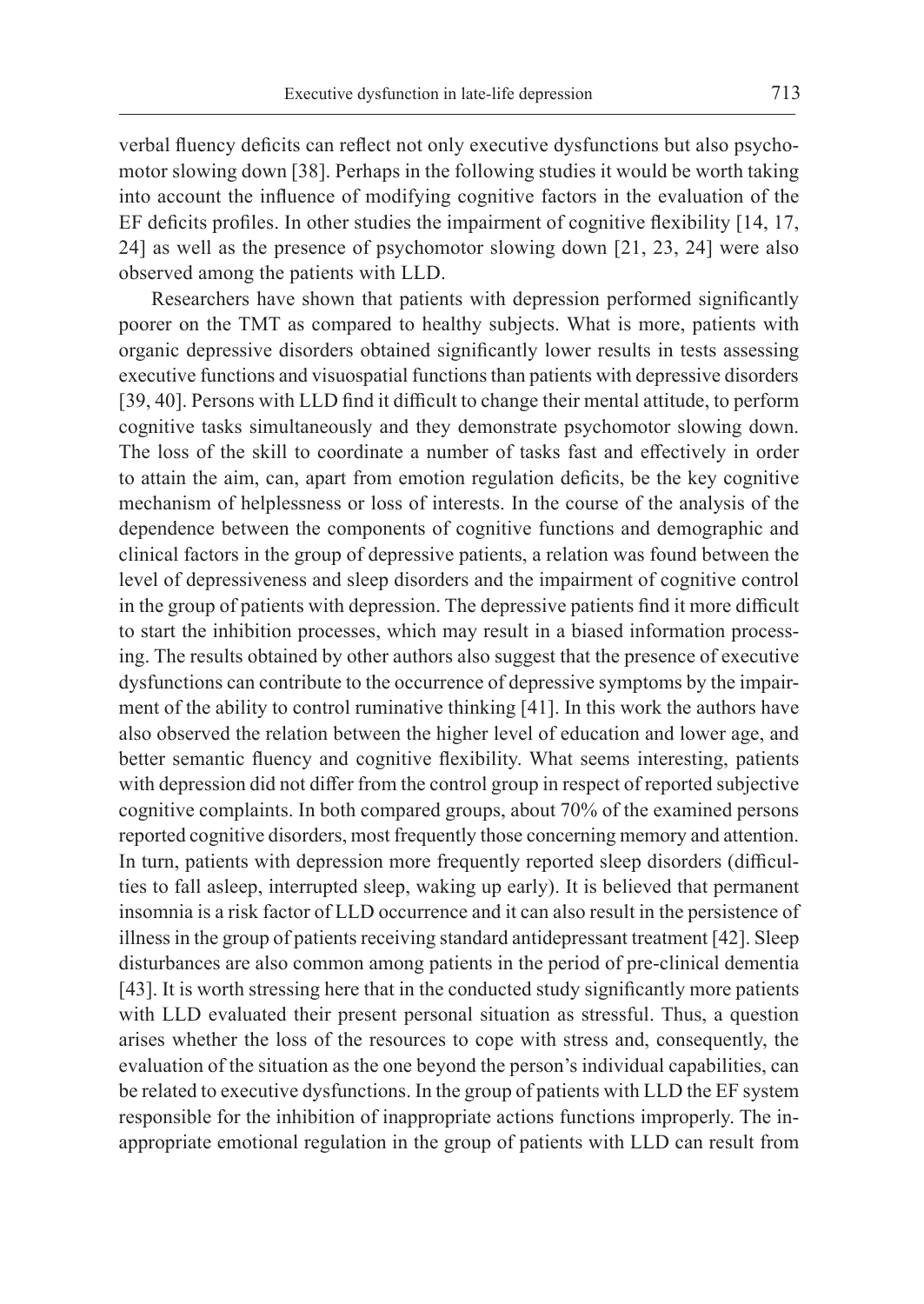executive dysfunctions occurring in consequence of neurobiological dysfunctions. It is believed that irregularities within the frontal–subcortical and limbic networks can play an important role in the LLD pathophysiology [44]. Numerous studies applying neuroimaging methods have also indicated the reduction and asymmetry within the frontal lobe in patients with LLD [45].

It is more and more frequently reported that LLD is related to the network dysfunction model rather than to the lesion pathology model in the context of biological mechanisms occurring in the course of the illness [46]. Physiologically, the aging of cognitive functions occurs according to an incongruous pattern. Complaints about the cognitive functioning can be a manifestation of the natural impairment of cognitive processes. However, it does not change the fact that an early diagnosing of persons within the group of an increased risk of developing LLD is of crucial significance in everyday clinical practice. What is more, the identification of the cognitive correlates of LLD can significantly contribute to the diagnostic and therapeutic process. Cognitive impairment in depression is frequent phenomenon, albeit underrated and rarely undergo therapeutic interventions [47]. It is also worth emphasizing here that executive dysfunctions increase the risk of the failure of antidepressant therapy [48–50]. Clinically significant responses to the use of cognitive-behavioral therapy were demonstrated in almost half the cases of LLD [51]. In the evaluation of late-life depression it is also advisable to take into account the somatic comorbidities. In the conducted study, patients with LLD demonstrated more somatic comorbidities. Therefore, it cannot be ruled out that the presence of somatic illnesses can also modify depressive symptoms. Undoubtedly, there is a disadvantageous relation between depressive disorders and somatic diseases both in terms of psychology and pathophysiology [52]. Numerous studies have shown that cognitive dysfunctions and metabolic changes in elderly persons are interrelated, but there is insufficient data to explain the mechanisms of these relations [53].

This study has some methodological limitations and should be interpreted with caution. The population of geriatric patients is encumbered with coexistence of diseases and the phenomenon of polypharmacy. Therefore, further studies should be conducted with larger group of patients in order to determine the effect of a broader range of clinical variables and the type of treatment applied to the level of executive functions.

## **Conclusions**

Analysis of data collected during the study described above, made it possible to show the relations between executive functions and the LLD. The early identification of deficits in executive functions is an important element in planning stages of treatment. Modification of the patient's environment by the introduction of compensatory strategies and interventions will allow for optimization of their everyday functioning.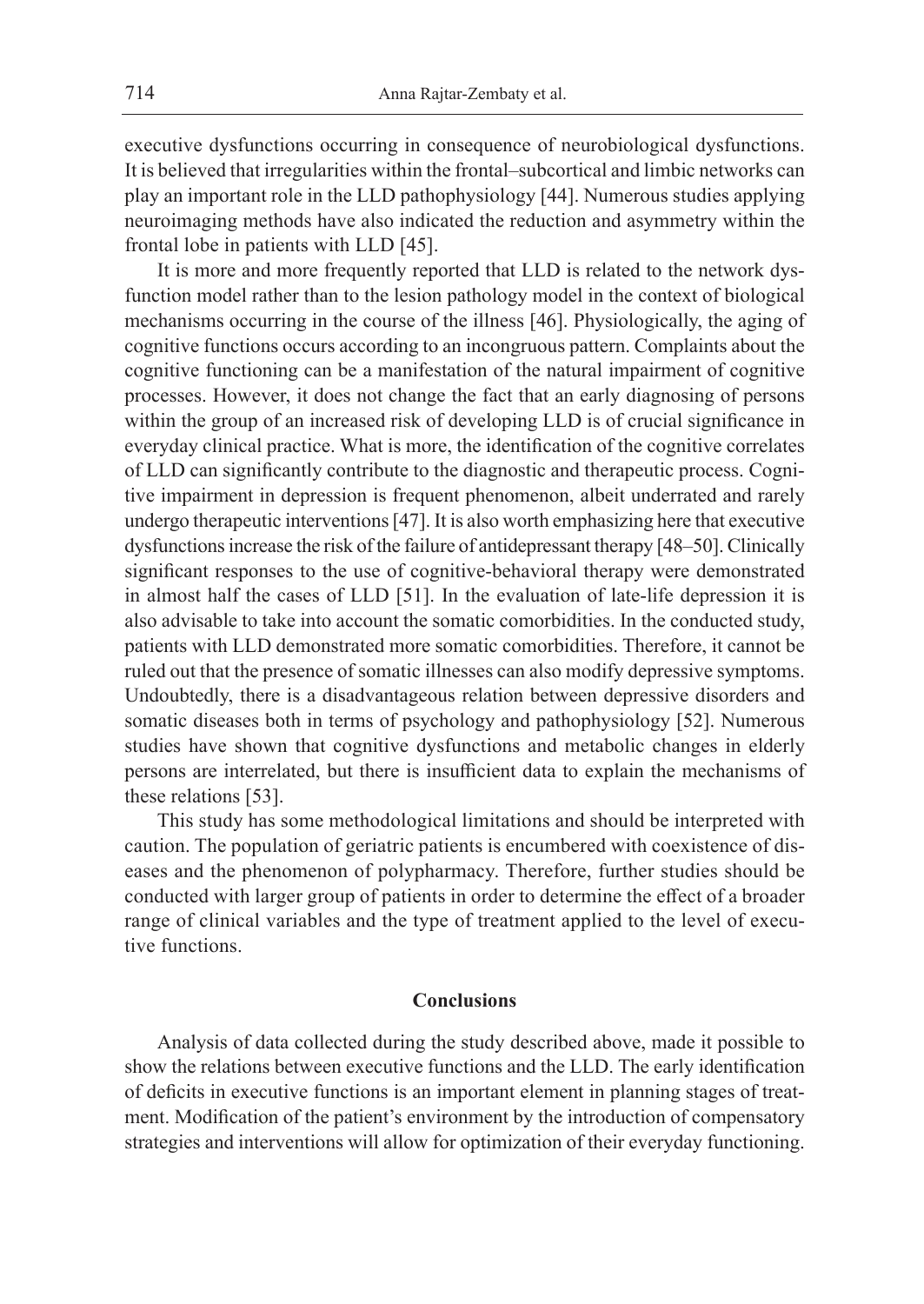Late-life depression that is not subject to treatment can in consequence lead to the increase of disability, and thus the impairment of everyday functioning and loss of independence. The constantly growing number of elderly persons in the community makes one reflect upon searching for neuropsychological aspects of late-life depression.

#### **References**

- 1. Lebowitz BD, Pearson JL, Schneider LS, Reynolds CF, Alexopoulos GS, Bruce ML. et al. *Diagnosis and treatment of depression in late life: consensus statement update.* JAMA 1997; 278(14): 1186–1190.
- 2. Ganguli M, Snitz B, Bilt JV, Chang CCH. *How much do depressive symptoms affect cognition at the population level? The Monongahela–Youghiogheny Healthy Aging Team (MYHAT) study.*  Int. J. Geriatr. Psychiatry 2009; 24(11): 1277–1284
- 3. Rosenberg PB, Mielke MM, Xue QL, Carlson MC. *Depressive symptoms predict incident cognitive impairment in cognitive healthy older women.* Am. J. Geriatr. Psychiatry 2010; 18(3): 204–211.
- 4. Boone KB, Lesser IM, Miller BL, Wohl M, Berman N, Lee A. et al. *Cognitive functioning in older depressed outpatients: relationship of presence and severity of depression to neuropsychological test scores*. Neuropsychology 1995; 9(3): 390–398.
- 5. Richard B, Satahta P. *Depression in later life: A diagnostic and therapeutic challenge.* Am. Fam. Physician 2004; 69(10): 2375–2382.
- 6. Naismith SL, Norrie LM, Mowszowski L, Hickie IB. *The neurobiology of depression in later-life: clinical, neuropsychological, neuroimaging and pathophysiological features.* Prog. Neurobiol. 2012; 98(1): 99–143.
- 7. Barnes DE, Yaffe K, Byers AL, McCormick M, Schaefer C, Whitmer RA. *Midlife vs late-life depressive symptoms and risk of dementia: differential effects for Alzheimer disease and vascular dementia.* Arch. Gen. Psychiatry 2012; 69(5): 493–498.
- 8. Diniz BS, Butters MA, Albert SM, Dew MA, Reynolds CF*. Late-life depression and risk of vascular dementia and Alzheimer's disease: systematic review and meta-analysis of communitybased cohort studies.* Br. J. Psychiatry 2013; 202(5): 329–335.
- 9. Schulz R, Drayer RA, Rollman BL. *Depression as a risk factor for non-suicide mortality in the elderly.* Biol. Psychiatry 2002; 52: 205–225.
- 10. Panza F, Frisardi V, Capurso C, D'Introno A, Colacicco AM, Imbimbo BP. et al. *Late-life depression, mild cognitive impairment, and dementia: possible continuum?* Am. J. Geriatr. Psychiatry 2010; 18(2): 98–116.
- 11. Koenig AM, Bhalla RK, Butters MA. *Cognitive functioning and late-life depression.* JINS 2014; 20(05): 461–467.
- 12. Steffens DC, Fisher GG, Langa KM, Potter GG, Plassman BL*. Prevalence of depression among older Americans: the Aging, Demographics and Memory Study*. Int. Psychogeriatr. 2009; 21(05): 879–888.
- 13. Hegeman JM, Kok RM, Van der Mast RC, Giltay EJ. *Phenomenology of depression in older compared with younger adults: meta-analysis.* Br. J. Psychiatry 2012; 200(4): 275–281.
- 14. Lockwood KA, Alexopoulos GS, van Gorp WG. *Executive dysfunction in geriatric depression.*  Am. J. Psychiatry 2002; 159: 1119–1126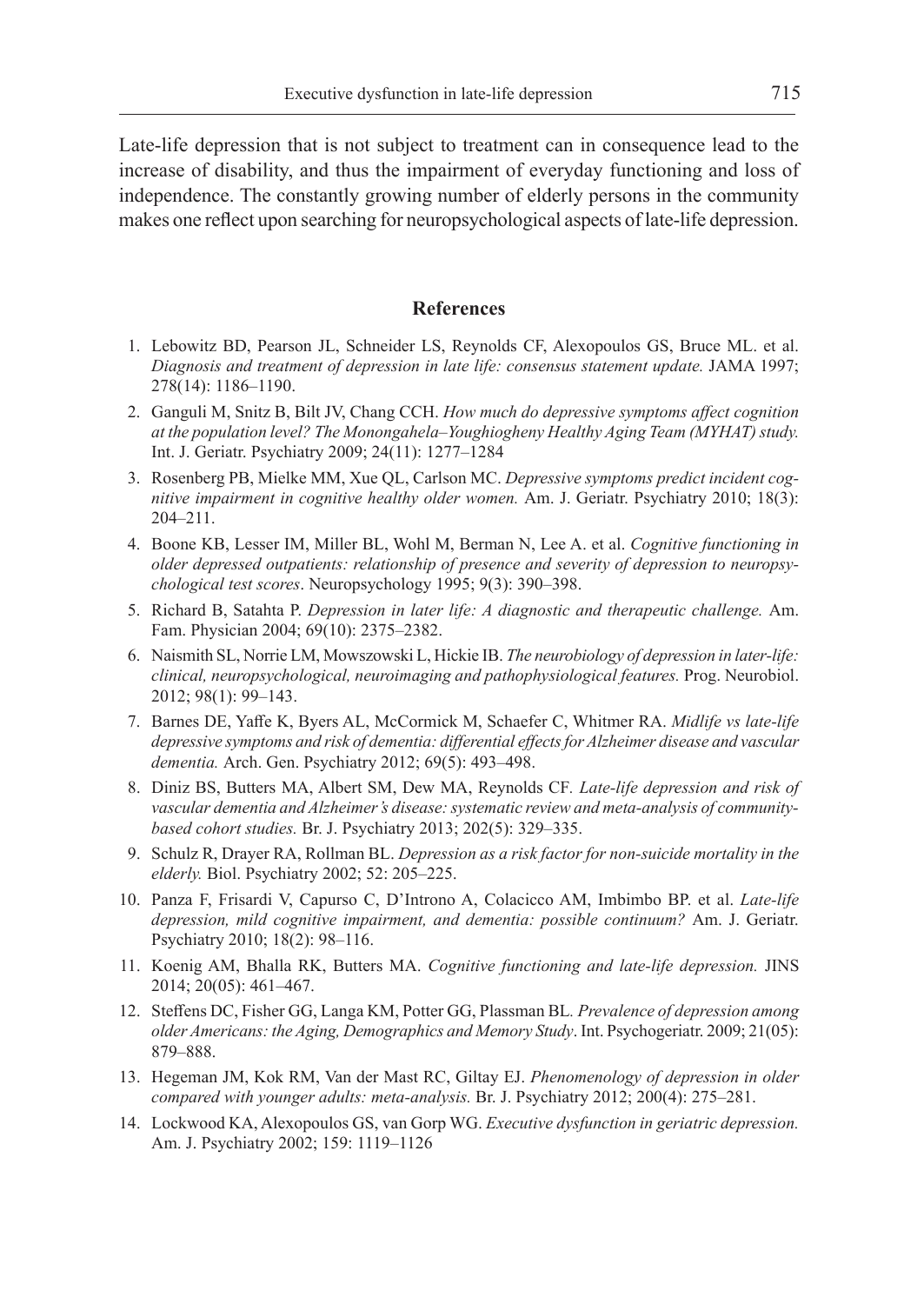- 15. Miyake A, Friedman NP, Emerson MJ, Witzki AH, Howerter A, Wager TD. *The unity and diversity of executive functions and their contributions to complex "frontal lobe" tasks: A latent variable analysis.* Cogn. Psychol. 2000; 41(1): 49–100.
- 16. Friedman NP, Miyake A, Young SE, DeFries JC, Corley RP, Hewitt JK. *Individual differences in executive functions are almost entirely genetic in origin.* J. Exp. Psychol. Gen. 2008; 137(2): 201–225.
- 17. Dybedal GS, Tanum L, Sundet KS, Gaarden TL, Bjølseth TM*. Neuropsychological functioning in late-life depression.* Front. Psychol. 2013; 4: 381.
- 18. Alexopoulos GS, Kiosses DN, Klimstra S, Kalayam B, Bruce ML*. Clinical presentation of the "depression–executive dysfunction syndrome" of late life.* Am. J. Geriatr. Psychiatry 2002; 10(1): 98–106.
- 19. Beats BC, Sahakian BJ, Levy R. *Cognitive performance in tests sensitive to frontal lobe dysfunction in the elderly depressed.* Psychol. ed. 1996; 26(3): 591–604.
- 20. O'Hara R, Coman E, Butters MA. *Late life depression*. In: Snyder PJ, Nussbaum PD, Robins DL. ed. *Clinical neuropsychology: A pocket handbook for assessment*. Second edition. Washington: American Psychological Association; 2006. p. 183–209.
- 21. Hart RP, Kwentus JA, Taylor JR, Harkins SW. *Rate of forgetting in dementia and depression.*  J. Consult. Clin. Psychol. 1987; 55(1): 101–105.
- 22. Lesser IM, Boone KB, Mehringer CM, Wohl MA. *Cognition and white matter hyperintensities in older depressed patients.* Am. J. Psychiatry 1996; 153(10): 1280–1287.
- 23. Butters MA, Whyte EM, Nebes RD, Begley AE, Dew MA, Mulsant BH. et al. *The nature and*  determinants of neuropsychological functioning in late-life depression. Arch. Gen. Psychiatry 2004; 62: 587–595.
- 24. Köhler S, van Boxtel MP, van Os J, Thomas AJ, O'Brien JT, Jolles J. et al. *Depressive symptoms and cognitive decline in community‐dwelling older adults*. J. Am. Geriatr. Soc. 2010; 58(5): 873–879.
- 25. Reynolds III CF, Alexopoulos GS, Katz IR, Lebowitz BD. *Chronic depression in the elderly.*  Drugs Aging 2001; 18(7): 507–514.
- 26. Bruce ML, Ten Have TR, Reynolds III CF, Katz II, Schulberg HC, Mulsant BH. et al. *Reducing suicidal ideation and depressive symptoms in depressed older primary care patients: a randomized controlled trial.* JAMA 2004; 291(9): 1081–1091.
- 27. Steffens DC, Otey E, Alexopoulos GS, Butters MA, Cuthbert B, Ganguli M. et al. *Perspectives on depression, mild cognitive impairment, and cognitive decline.* Arch. Gen. Psychiatry 2006; 63(2): 130–138.
- 28. Kalayam B, Alexopoulos GS. *Prefrontal dysfunction and treatment response in geriatric depression.* Arch. Gen. Psychiatry 1999; 56(8): 713–718.
- 29. Pimontel MA, Culang‐Reinlieb ME, Morimoto SS, Sneed JR. *Executive dysfunction and treatment response in late‐life depression.* Int. J. Geriatr. Psychiatry 2012; 27(9): 893–899.
- 30. Magierska J, Magierski R, Fendler W, Kłoszewska I, Sobów TM. *Clinical application of the Polish adaptation of the Montreal Cognitive Assessment (MoCA) test in screening for cognitive impairment.* Neurol. Neurochir. Pol. 2012; 46(2): 130–139.
- 31. Lezak MD, Howieson DB, Loring DW, Hannay HJ, Fischer JS. *Neuropsychological assessment.*  New York: Oxford University Press; 2004.
- 32. Dubois B, Slachevsky A, Litvan I, Pillon B. *The FAB: a frontal assessment battery at bedside.*  Neurology 2000; 55(11): 1621–1626.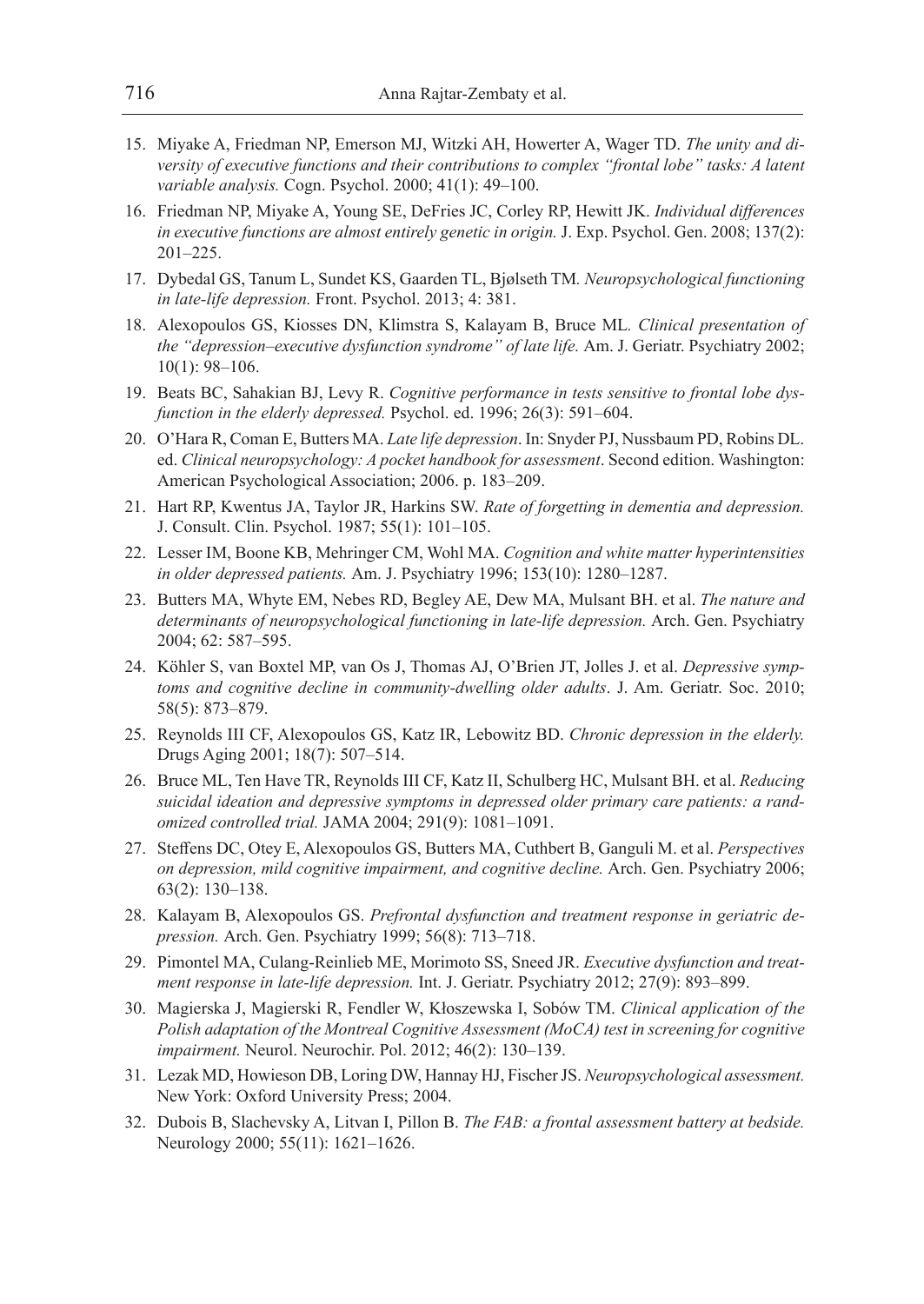- 33. Jodzio K, Biechowska D, Szurowska E, Gąsecki D. *Profilowa analiza dysfunkcji wykonawczych w diagnostyce neuropsychologicznej osób po udarze mózgu.* Rocz. Psychol. 2012; 3(15): 83–100.
- 34. Jodzio K, Biechowska D, Gąsecki D. *Objawowa i neuroanatomiczna charakterystyka zespołu dysfunkcji wykonawczej po udarze mózgu.* Studia Psychol. 2008; 46: 19–34.
- 35. Potter GG, McQuoid DR, Whitson HE, Steffens DC. *Physical frailty in late‐life depression is associated with deficits in speed‐dependent executive functions.* Int. J. Geriatr. Psychiatry 2016; 31(5): 466–474
- 36. Ravdin LD, Katzen HL, Agrawal P, Relkin NR. *Letter and semantic fluency in older adults: effects of mild depressive symptoms and age-stratified normative data.* Clin. Neuropsychol. 2003; 17(2): 195–202.
- 37. Jones BP, Henderson M, Welch CA. *Executive functions in unipolar depression before and after electroconvulsive therapy.* Int. J. Neurosci. 1988; 38(3–4): 287–297.
- 38. Henry JD, Crawford JR. *A meta-analytic review of verbal fluency deficits in depression.* J. Clin. Exp. Neuropsychol. 2005; 27(1): 78–101.
- 39. Talarowska M, Zboralski K, Mossakowska-Wójcik J, Gałecki P. *Wykonanie Testu Łączenia*  Punktów przez osoby z depresją i organicznymi zaburzeniami depresyjnymi. Psychiatr. Pol. 2012; 46(2): 273–282.
- 40. Talarowska M, Zboralski K, Gałecki P. *Correlations between working memory effectiveness and depression levels after pharmacological therapy*. Psychiatr. Pol. 2013; 47(2): 255–267.
- 41. Von Hippel W, Vasey M W, Gonda T, Stern T. *Executive function deficits, rumination and lateonset depressive symptoms in older adults.* Cogn. Ther. Res. 2008; 32(4): 474–487.
- 42. Pigeon WR, Hegel M, Unutzer J, Fan MY, Sateia MJ, Lyness JM. et al. *Is insomnia a perpetuating factor for late-life depression in the IMPACT cohort?* Sleep 2008; 31(4): 481–488.
- 43. Bidzan L, Grabowski J, Dutczak B, Bidzan M. *Zaburzenia snu w okresie przedklinicznym choroby Alzheimera.* Psychiatr. Pol. 2011; 45(6): 851–860.
- 44. Sexton CE, Mackay CE, Ebmeier KP. *A systematic review and meta-analysis of magnetic resonance imaging studies in late-life depression.* Am. J. Geriatr. Psychiatry 2013; 21(2): 184–195.
- 45. Kumar A, Bilker W, Lavretsky H, Gottlieb G. *Volumetric asymmetries in late-onset mood*  disorders: an attenuation of frontal asymmetry with depression severity. Psychiatry Res. 2010; 100(1): 41–47.
- 46. Tadayonnejad R, Ajilore O. *Brain network dysfunction in late-life depression: A literature review.*  J. Geriatr. Psychiatry Neurol. 2014; 27(1): 5–12.
- 47. Jarema M, Dudek D, Czernikiewicz A. *Cognitive dysfunctions in depression underestimated symptomor new dimension?.* Psychiatr. Pol. 2014; 48(6): 1105–1116.
- 48. Alexopoulos GS, Kiosses DN, Heo M, Murphy CF, Shanmugham B, Gunning-Dixon F. *Executive dysfunction and the course of geriatric depression.* Biol. Psychiatry 2005; 58(3): 204–210.
- 49. Roose SP, Schatzberg AF*. The efficacy of antidepressants in the treatment of late-life depression.*  J. Clin. Psychopharmacol. 2005; 25(4): 1–7.
- 50. Nelson JC, Delucchi K, Schneider LS. *Efficacy of second generation antidepressants in late-life depression: a meta-analysis of the evidence.* Am. J. Geriatr. Psychiatry 2008; 16(7): 558–567.
- 51. Pinquart M, Duberstein PR, Lyness JM. *Treatments for later-life depressive conditions: a metaanalytic comparison of pharmacotherapy and psychotherapy.* Am. J. Psychiatry 2006; 163(9): 1493–1501.
- 52. Dudek D, Siwek M. *Współistnienie chorób somatycznych i depresji.* Psychiatria 2007; 4(1): 17–24.